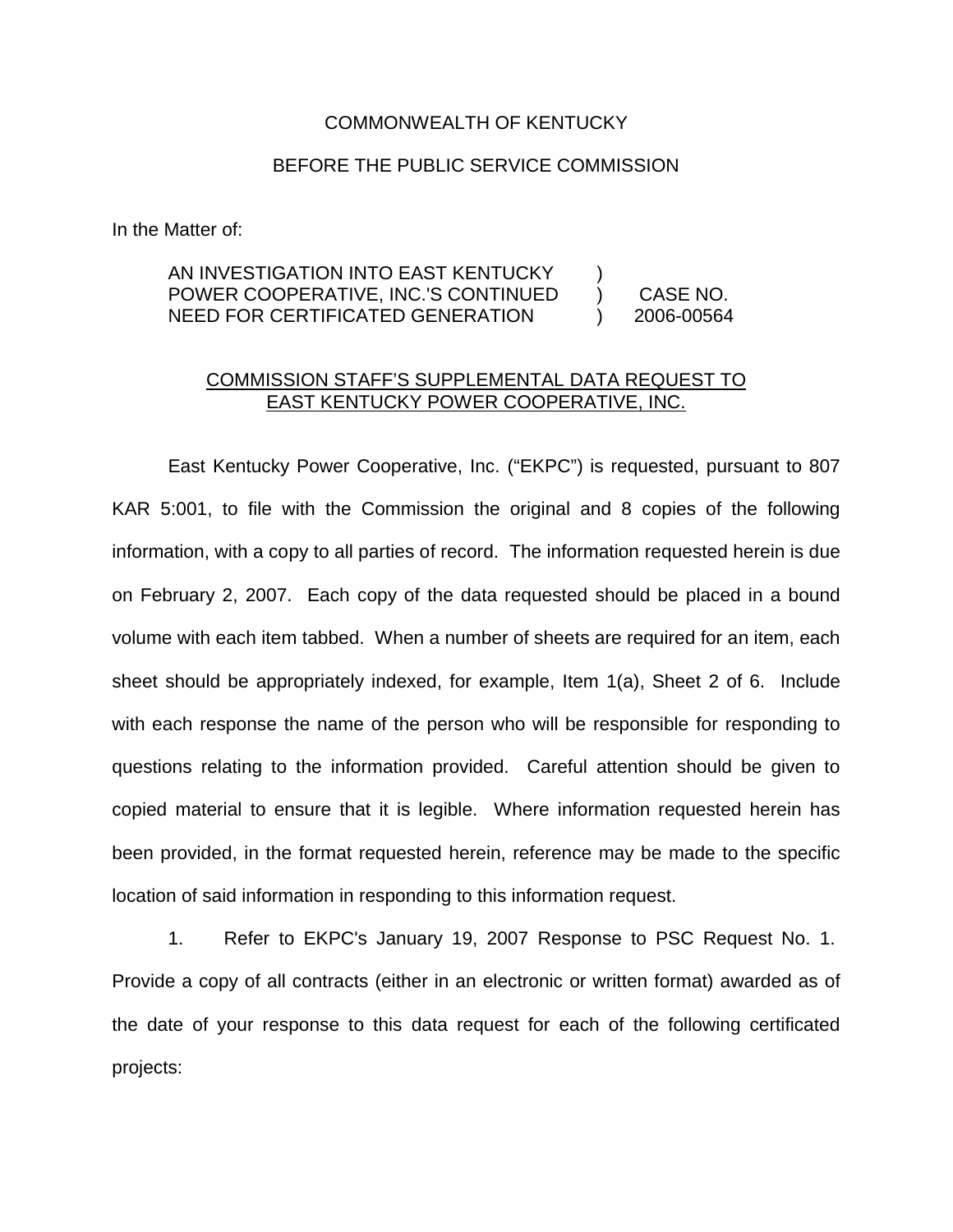- a. Spurlock No. 4 278 MW Circulating Fluidized Bed ("CFB") Unit.
- b. Smith 278 MW CFB Unit.
- c. Smith Combustion Turbines ("CTs") 8-9.

2. The September 19, 2005 Order granting the Certificate of Public Convenience and Necessity ("CPCN") for the Spurlock No. 4 CFB unit stated that "under the terms of the membership agreement, East Kentucky Power is obligated to provide electric service to Warren RECC commencing April 1, 2008, upon the termination of Warren RECC's current supply contract with TVA. Warren RECC will become East Kentucky Power's  $17<sup>th</sup>$  distribution cooperative." Advise whether this remains true in light of Warren Rural Electric Cooperative Corporation's ("WRECC") decision to terminate its power supply agreement with EKPC. If the statement is no longer true, succinctly state the need for the Spurlock No. 4 CFB unit on a goingforward basis.

3. The August 29, 2006 Order granting the CPCN for the Smith CFB unit stated that the unit "will provide base load capacity needed to meet the growing demand of EKPC's 16-member cooperatives." Advise whether this remains true in light of WRECC's decision to terminate its power supply agreement with EKPC and based upon the assumption (for purposes of this question only), that the Spurlock No. 4 CFB unit proceeds as planned and certificated. If the statement is no longer true, succinctly state the need for the Smith CFB unit on a going-forward basis.

4. The August 29, 2006 Order granting the CPCN for the Smith CTs 8-9 stated that the proposed CTs "will provide peaking capacity and will partially replace a purchase power contract, which expired in 2005, for peaking capacity of 150 MW in the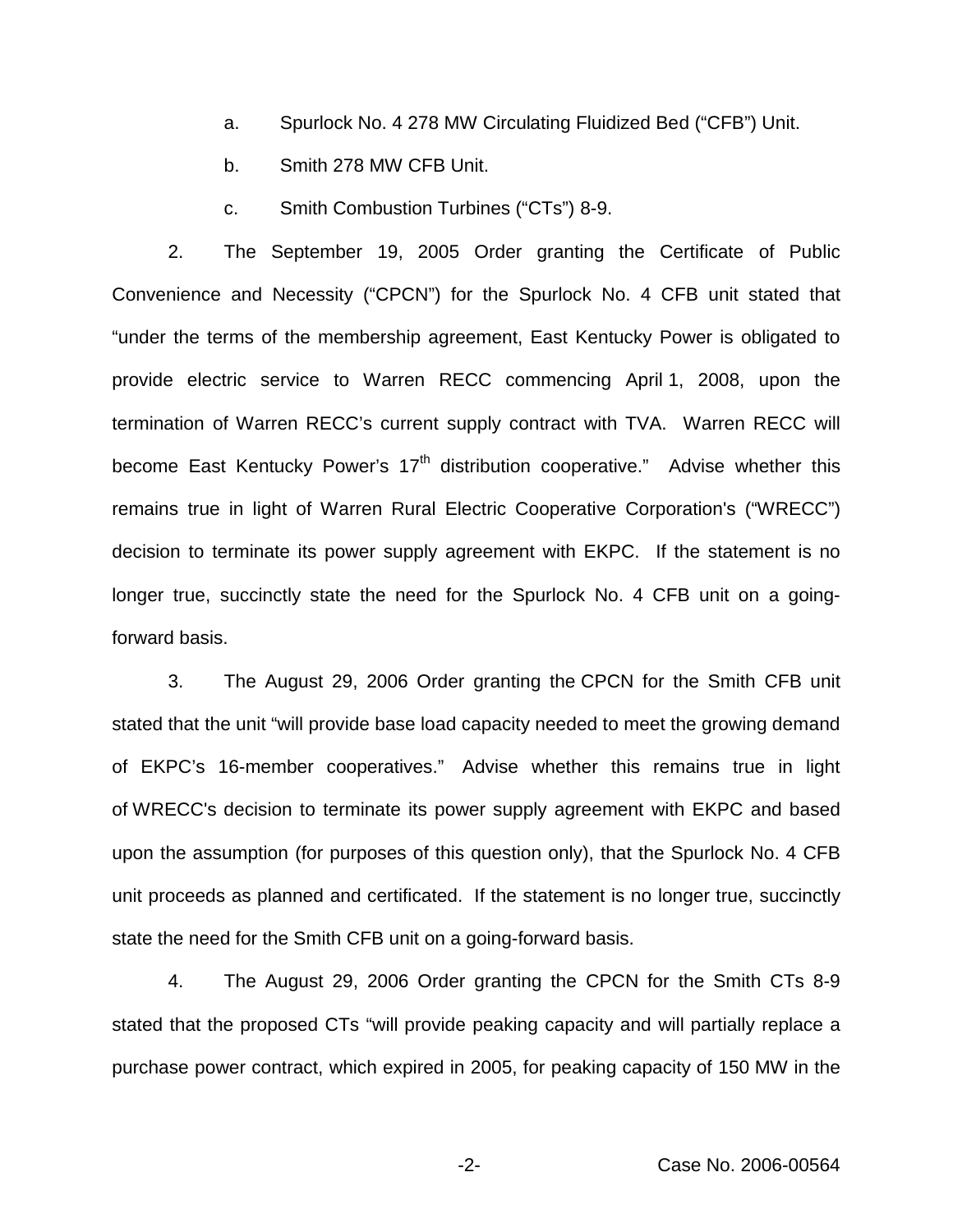winter and 75 MW in the summer. Two of the proposed CTs will provide the future peaking requirements, including reserves, for EKPC's newest distribution cooperative member, [WRECC]." Advise whether this remains true in light of WRECC's decision to terminate its power supply agreement with EKPC. If the statement is no longer true, succinctly state the need for the Smith CFB unit on a going-forward basis.

5. Provide a narrative explanation supporting your position that construction of the Smith CFB unit should not be delayed. Provide with your explanation a copy of all data underlying your position, including an analysis of the potential costs or penalties involved in canceling the Smith contracts.

6. Refer to EKPC's January 19, 2007 Response to PSC Request No. 3. Provide a detailed economic analysis, from a ratepayer's perspective, as to why building the EKPC generation system as currently certificated is less expensive than delaying the service date of the Smith CFB unit (and purchasing power when necessary to meet peak loads) until:

- a. August 2012.
- b. August 2015.
- c. August 2018.

7. Refer to EKPC's January 19, 2007 Response to PSC Request No. 6. Indicate whether a delay in the construction of the Smith 278 MW CFB unit will likewise delay the construction of a 345 kV transmission line from the J.K. Smith site to a new substation in Garrard County.

8. Refer to EKPC's January 19, 2007 Response to PSC Request No. 6, wherein EKPC recites that its analysis is based upon "certain assumptions regarding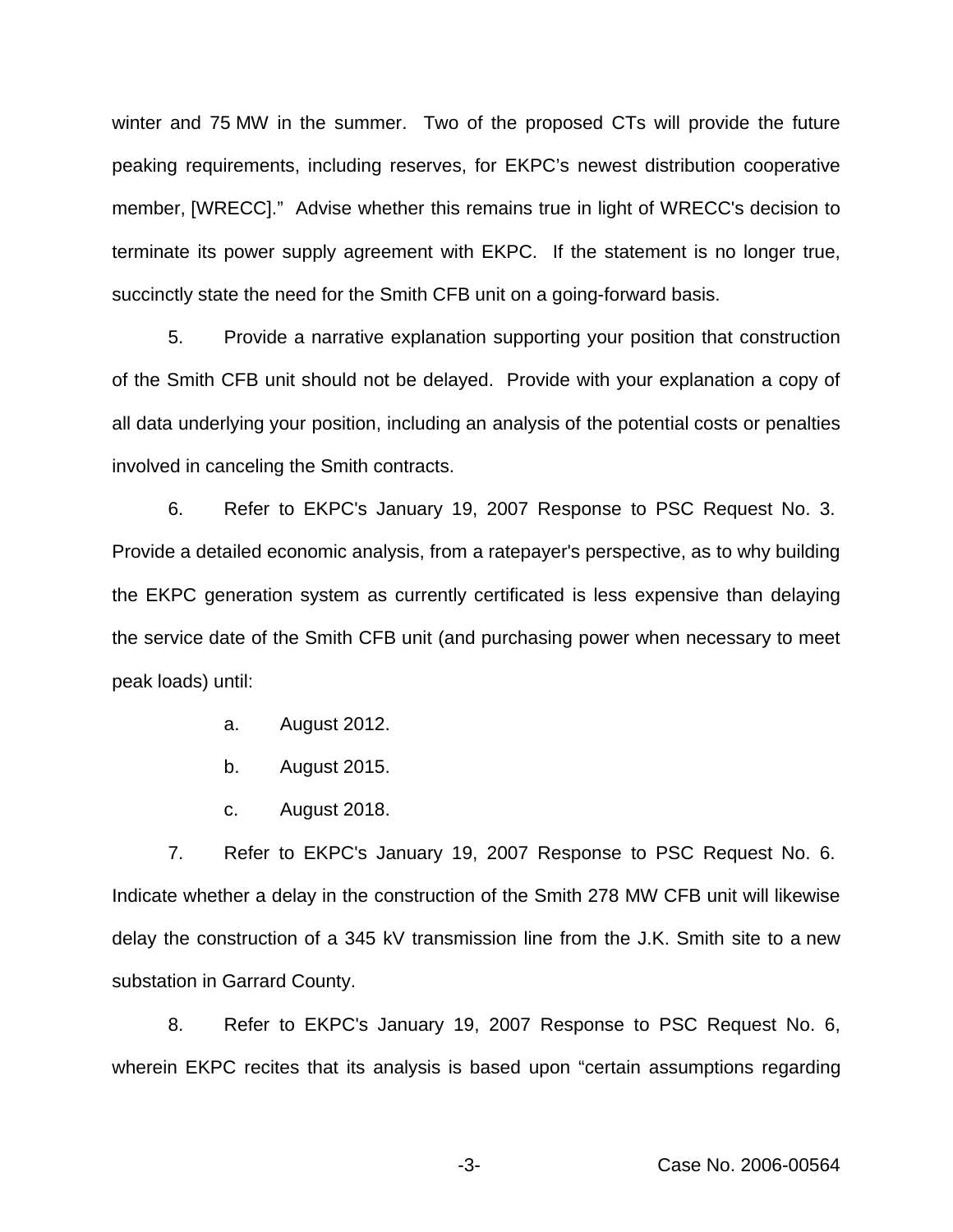load levels, dispatch, transmission system topology and transfer scenarios for EKPC and neighboring utilities." Provide the referenced assumptions and the underlying data supporting the assumptions. In addition, indicate whether any of the assumptions were evaluated using a sensitivity analysis, provide the results of any sensitivity analyses conducted, and indicate whether these assumptions are conservative.

9. Has EKPC performed a recent economic analysis regarding the capacity and retirement of EKPC's older units? If so, please provide a copy; if not, please explain why not.

10. Identify what year the Dale Station is currently anticipated to be retired or refurbished.

11. Concerning the announcement of the lower level of Lake Cumberland by the U. S. Army Corps of Engineers:

a. Explain the impact, if any, the decision to lower the level of Lake Cumberland will have on any of EKPC's generating units, including the Cooper unit.

b. Identify what steps have been taken to mitigate any adverse impact the lowering of the level of Lake Cumberland may have.

c. Explain the impact, if any, the decision to lower the level of Lake Cumberland will have on EKPC's access to electric power from the Southeastern Power Administration.

d. If the Cooper unit could not generate electricity while Lake Cumberland is at a lower level, describe the potential impacts to EKPC's transmission system.

-4- Case No. 2006-00564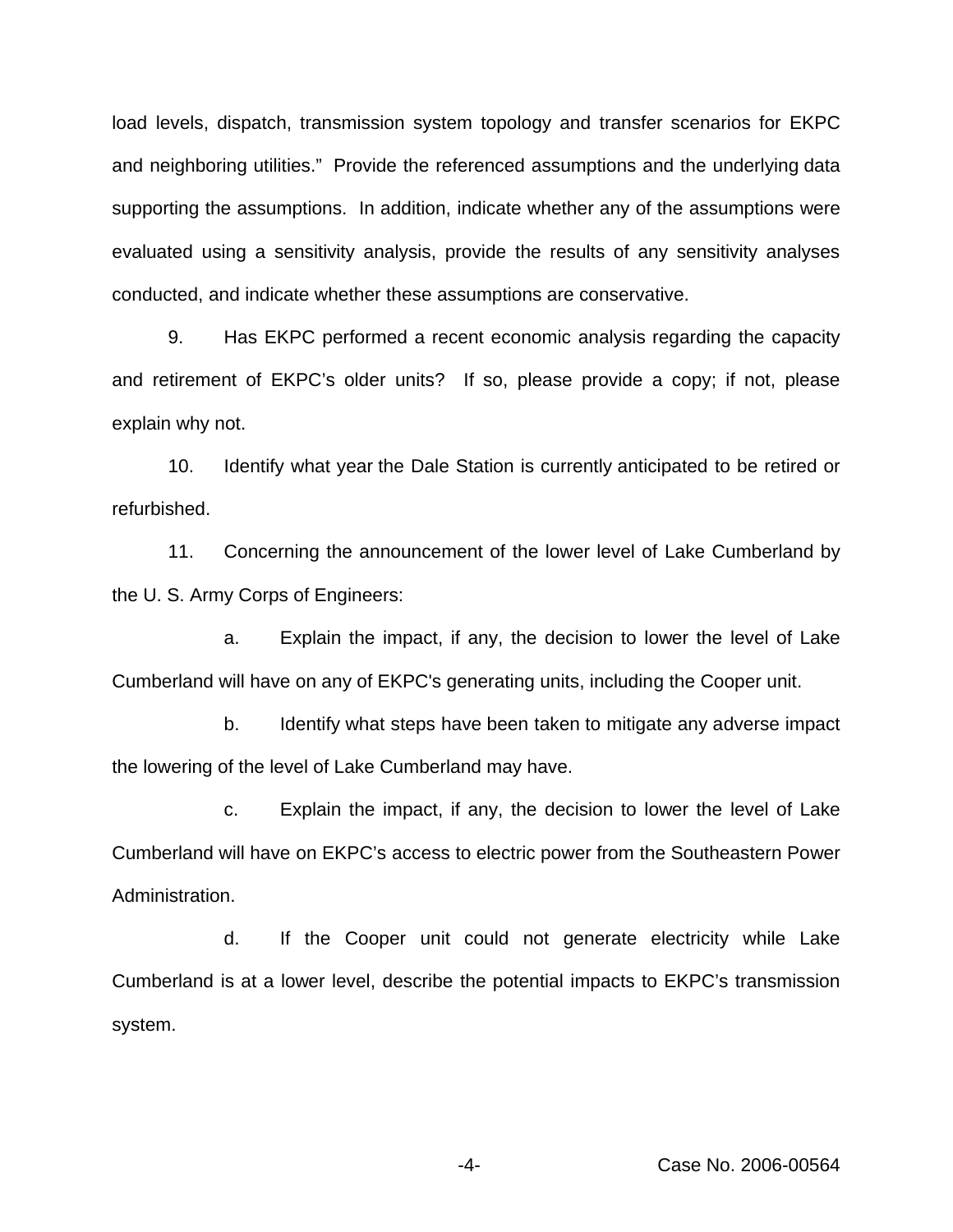12. Identify any existing utility systems which EKPC or any of its member distribution cooperatives anticipate adding to EKPC's load factor, including but not limited to the city of Monticello, whether through acquisition or via power supply agreements, within the next two years. For each such system, identify the anticipated load of that system.

13. Provide all data underlying EKPC's anticipated load growth.

14. Provide the following supporting information:

a. The studies, analyses, calculations, and workpapers used to develop the "EKPC Winter Peak Load Requirements & Resources (Without Warren)" chart in the response to PSC Request No. 2, page 4 of 4.

b. The studies, analyses, calculations, and workpapers used to develop the "EKPC Winter Peak Load Requirements & Resources: Updated Plan (Without Warren)" chart in the response to PSC Request No. 3, page 2 of 3.

15. Provide power flow analysis results for winter and summer under normal and peak demand load conditions without WRECC's load addition indicating the need for a 345 kV transmission line from a 278 MW CFB generation unit at the J.K. Smith site to a new substation in Garrard County.

16. Provide the percent of EKPC's load growth (actual versus projected load) from 1992-2006 and projected load growth from 2007-2020.

17. Supplement EKPC's responses to the Commission's first set of data requests if any additional information has become available since the date of your responses.

-5- Case No. 2006-00564